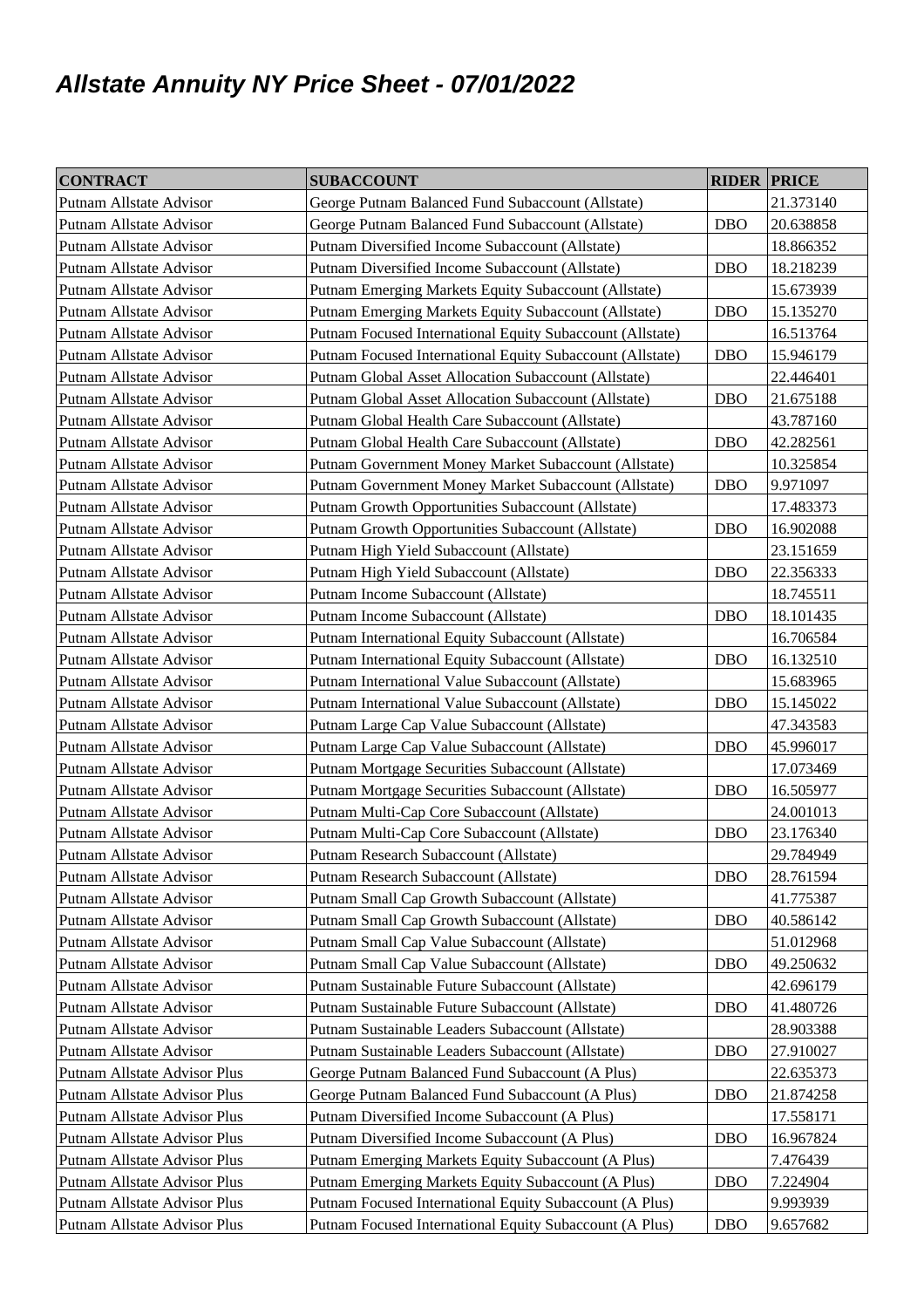| <b>CONTRACT</b>                   | <b>SUBACCOUNT</b>                                      | <b>RIDER PRICE</b> |           |
|-----------------------------------|--------------------------------------------------------|--------------------|-----------|
| Putnam Allstate Advisor Plus      | Putnam Global Asset Allocation Subaccount (A Plus)     |                    | 20.066670 |
| Putnam Allstate Advisor Plus      | Putnam Global Asset Allocation Subaccount (A Plus)     | <b>DBO</b>         | 19.391928 |
| Putnam Allstate Advisor Plus      | Putnam Global Health Care Subaccount (A Plus)          |                    | 33.545906 |
| Putnam Allstate Advisor Plus      | Putnam Global Health Care Subaccount (A Plus)          | <b>DBO</b>         | 32.417763 |
| Putnam Allstate Advisor Plus      | Putnam Government Money Market Subaccount (A Plus)     |                    | 9.273696  |
| Putnam Allstate Advisor Plus      | Putnam Government Money Market Subaccount (A Plus)     | <b>DBO</b>         | 8.961857  |
| Putnam Allstate Advisor Plus      | Putnam Growth Opportunities Subaccount (A Plus)        |                    | 16.354037 |
| Putnam Allstate Advisor Plus      | Putnam Growth Opportunities Subaccount (A Plus)        | <b>DBO</b>         | 15.803948 |
| Putnam Allstate Advisor Plus      | Putnam High Yield Subaccount (A Plus)                  |                    | 21.379293 |
| Putnam Allstate Advisor Plus      | Putnam High Yield Subaccount (A Plus)                  | <b>DBO</b>         | 20.660530 |
| Putnam Allstate Advisor Plus      | Putnam Income Subaccount (A Plus)                      |                    | 17.692209 |
|                                   |                                                        | <b>DBO</b>         |           |
| Putnam Allstate Advisor Plus      | Putnam Income Subaccount (A Plus)                      |                    | 17.097326 |
| Putnam Allstate Advisor Plus      | Putnam International Equity Subaccount (A Plus)        |                    | 10.557015 |
| Putnam Allstate Advisor Plus      | Putnam International Equity Subaccount (A Plus)        | <b>DBO</b>         | 10.201932 |
| Putnam Allstate Advisor Plus      | Putnam International Value Subaccount (A Plus)         |                    | 13.825992 |
| Putnam Allstate Advisor Plus      | Putnam International Value Subaccount (A Plus)         | <b>DBO</b>         | 13.360926 |
| Putnam Allstate Advisor Plus      | Putnam Large Cap Value Subaccount (A Plus)             |                    | 44.239677 |
| Putnam Allstate Advisor Plus      | Putnam Large Cap Value Subaccount (A Plus)             | <b>DBO</b>         | 42.960400 |
| Putnam Allstate Advisor Plus      | Putnam Mortgage Securities Subaccount (A Plus)         |                    | 15.505870 |
| Putnam Allstate Advisor Plus      | Putnam Mortgage Securities Subaccount (A Plus)         | <b>DBO</b>         | 14.984459 |
| Putnam Allstate Advisor Plus      | Putnam Multi-Cap Core Subaccount (A Plus)              |                    | 19.549570 |
| Putnam Allstate Advisor Plus      | Putnam Multi-Cap Core Subaccount (A Plus)              | <b>DBO</b>         | 18.892093 |
| Putnam Allstate Advisor Plus      | Putnam Research Subaccount (A Plus)                    |                    | 25.380130 |
| Putnam Allstate Advisor Plus      | Putnam Research Subaccount (A Plus)                    | <b>DBO</b>         | 24.526569 |
| Putnam Allstate Advisor Plus      | Putnam Small Cap Growth Subaccount (A Plus)            |                    | 39.036012 |
| Putnam Allstate Advisor Plus      | Putnam Small Cap Growth Subaccount (A Plus)            | <b>DBO</b>         | 37.907011 |
| Putnam Allstate Advisor Plus      | Putnam Small Cap Value Subaccount (A Plus)             |                    | 44.782588 |
| Putnam Allstate Advisor Plus      | Putnam Small Cap Value Subaccount (A Plus)             | <b>DBO</b>         | 43.276544 |
| Putnam Allstate Advisor Plus      | Putnam Sustainable Future Subaccount (A Plus)          |                    | 39.896359 |
| Putnam Allstate Advisor Plus      | Putnam Sustainable Future Subaccount (A Plus)          | <b>DBO</b>         | 38.742566 |
| Putnam Allstate Advisor Plus      | Putnam Sustainable Leaders Subaccount (A Plus)         |                    | 15.932961 |
| Putnam Allstate Advisor Plus      | Putnam Sustainable Leaders Subaccount (A Plus)         | <b>DBO</b>         | 15.397096 |
| Putnam Allstate Advisor Preferred | George Putnam Balanced Fund Subaccount (PAA C)         |                    | 21.182967 |
| Putnam Allstate Advisor Preferred | George Putnam Balanced Fund Subaccount (PAA C)         | <b>DBO</b>         | 20.475365 |
| Putnam Allstate Advisor Preferred | Putnam Diversified Income Subaccount (PAA C)           |                    | 17.641463 |
| Putnam Allstate Advisor Preferred | Putnam Diversified Income Subaccount (PAA C)           | <b>DBO</b>         | 17.052206 |
| Putnam Allstate Advisor Preferred | Putnam Emerging Markets Equity Subaccount (PAA C)      |                    | 8.671947  |
| Putnam Allstate Advisor Preferred | Putnam Emerging Markets Equity Subaccount (PAA C)      | <b>DBO</b>         | 8.382162  |
| Putnam Allstate Advisor Preferred | Putnam Focused International Equity Subaccount (PAA C) |                    | 10.402835 |
| Putnam Allstate Advisor Preferred | Putnam Focused International Equity Subaccount (PAA C) | <b>DBO</b>         | 10.055240 |
| Putnam Allstate Advisor Preferred | Putnam Global Asset Allocation Subaccount (PAA C)      |                    | 19.875924 |
| Putnam Allstate Advisor Preferred | Putnam Global Asset Allocation Subaccount (PAA C)      | <b>DBO</b>         | 19.211967 |
| Putnam Allstate Advisor Preferred | Putnam Global Health Care Subaccount (PAA C)           |                    | 33.719145 |
| Putnam Allstate Advisor Preferred | Putnam Global Health Care Subaccount (PAA C)           | <b>DBO</b>         | 32.592667 |
| Putnam Allstate Advisor Preferred | Putnam Government Money Market Subaccount (PAA C)      |                    | 9.110457  |
| Putnam Allstate Advisor Preferred | Putnam Government Money Market Subaccount (PAA C)      | <b>DBO</b>         | 8.806149  |
| Putnam Allstate Advisor Preferred | Putnam Growth Opportunities Subaccount (PAA C)         |                    | 15.877365 |
| Putnam Allstate Advisor Preferred | Putnam Growth Opportunities Subaccount (PAA C)         | <b>DBO</b>         | 15.346808 |
| Putnam Allstate Advisor Preferred | Putnam High Yield Subaccount (PAA C)                   |                    | 21.645602 |
| Putnam Allstate Advisor Preferred | Putnam High Yield Subaccount (PAA C)                   | <b>DBO</b>         | 20.922694 |
|                                   |                                                        |                    |           |
| Putnam Allstate Advisor Preferred | Putnam Income Subaccount (PAA C)                       |                    | 17.639336 |
| Putnam Allstate Advisor Preferred | Putnam Income Subaccount (PAA C)                       | <b>DBO</b>         | 17.050235 |
| Putnam Allstate Advisor Preferred | Putnam International Equity Subaccount (PAA C)         |                    | 10.890817 |
| Putnam Allstate Advisor Preferred | Putnam International Equity Subaccount (PAA C)         | <b>DBO</b>         | 10.526908 |